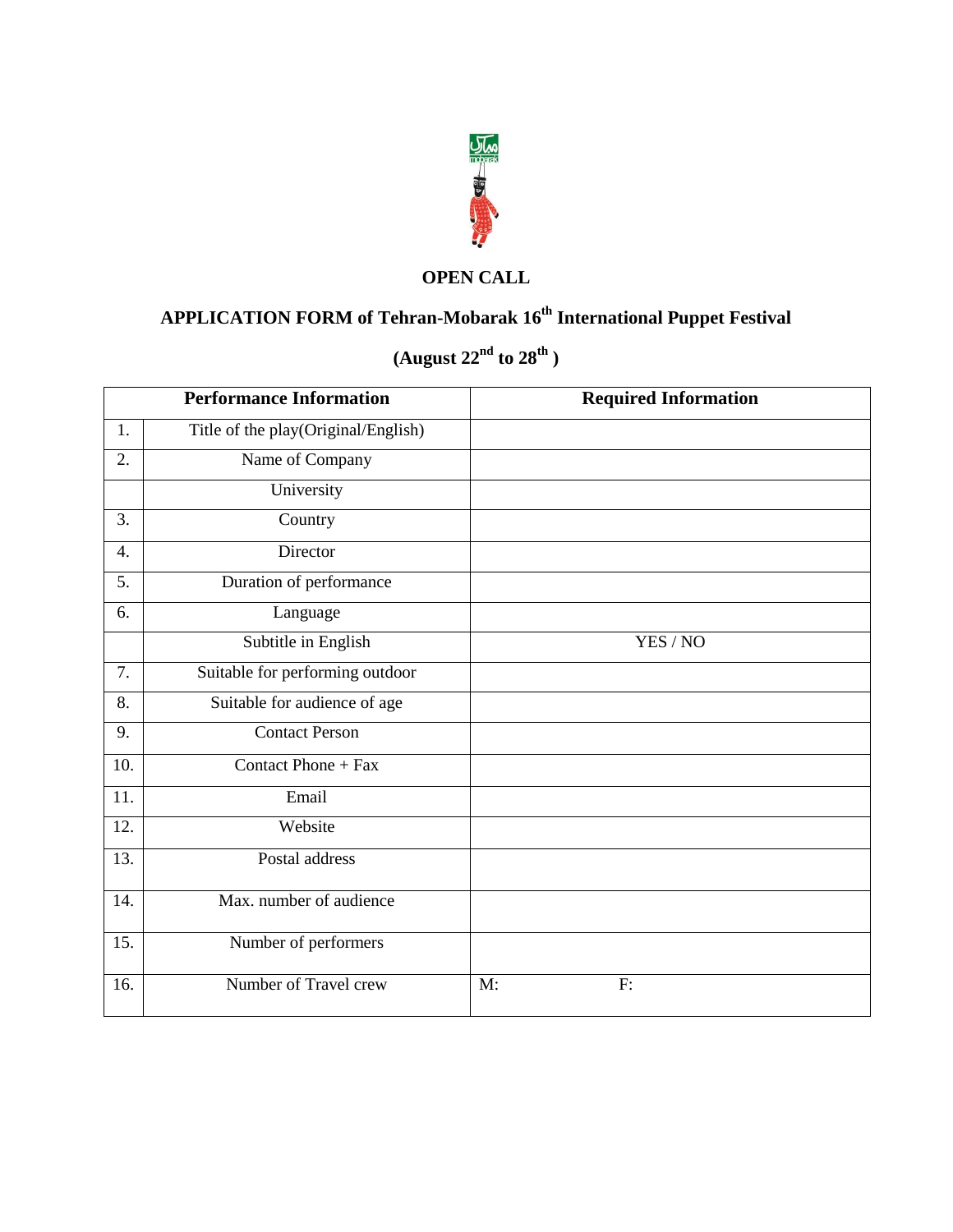| <b>Tech Rider</b>           |                                        |            |         |         |  |  |  |  |
|-----------------------------|----------------------------------------|------------|---------|---------|--|--|--|--|
| <b>Stage Dimension</b>      |                                        |            |         |         |  |  |  |  |
| Max Width                   | Max Depth                              | Max Height |         |         |  |  |  |  |
| Min Width                   | Min Depth                              | Min Height |         |         |  |  |  |  |
|                             | <b>Stage Type</b>                      |            |         |         |  |  |  |  |
| Set up Time                 |                                        |            |         |         |  |  |  |  |
| Dismantling Time            |                                        |            |         |         |  |  |  |  |
|                             | Lights:                                |            | Request |         |  |  |  |  |
|                             | Will the company bring its own lights? |            |         |         |  |  |  |  |
| (Please send the light map) |                                        |            |         |         |  |  |  |  |
| Sound:                      |                                        |            |         | Request |  |  |  |  |
|                             | Will the company bring its own Sound?  |            |         |         |  |  |  |  |

Authorized Signature: Date of application

----------------------------------- ---------------------------------------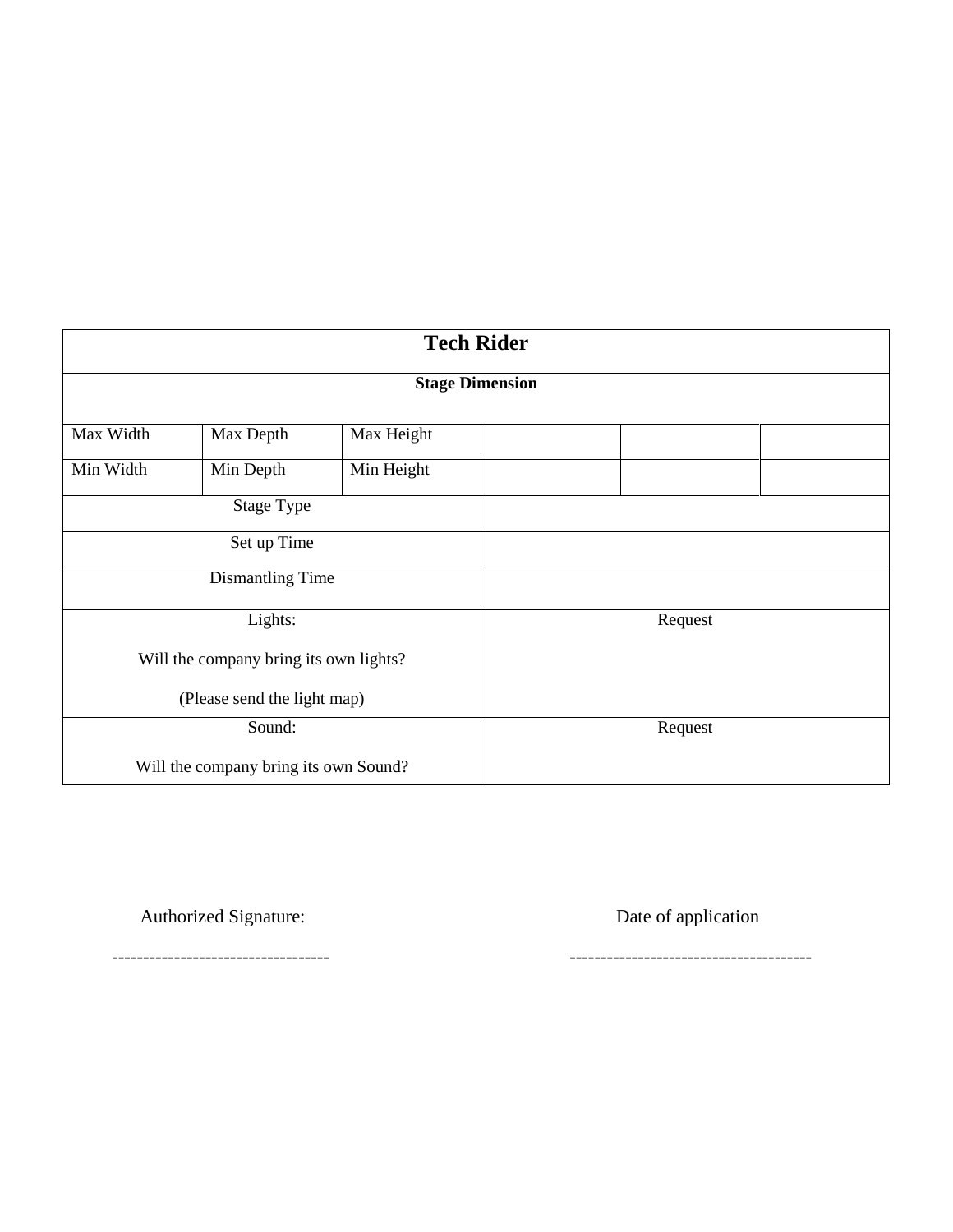#### **Documents provided to Festival (In English)**

- 1. Video Material (DVD or Web link)
- 2. Short summary of the play
- 3. Application Form
- 4. Members list(included info's about member's duty in the group)
- 5. History of Company
- 6. Resume of the show
- 7. Tech Rider
- 8. 4 high quality photos(at least 1 MP)
- 9. Others (Please specify)

 *IMPORTANT: Please send all the Documents mentioned above (in English) to the following address, Incomplete applications will not enter the selection process. Please send completed applications and requested materials by March 21st .* 

 No1, Shemshad Alley, Felestin Ave, Enqelab St, Tehran, Iran. PO Code: 146843881

 **Email:** [fest@tehranmobarak.com](mailto:fest@tehranmobarak.com)  **Tel/Fax : +98-2166493500 (Only at Working hours)**